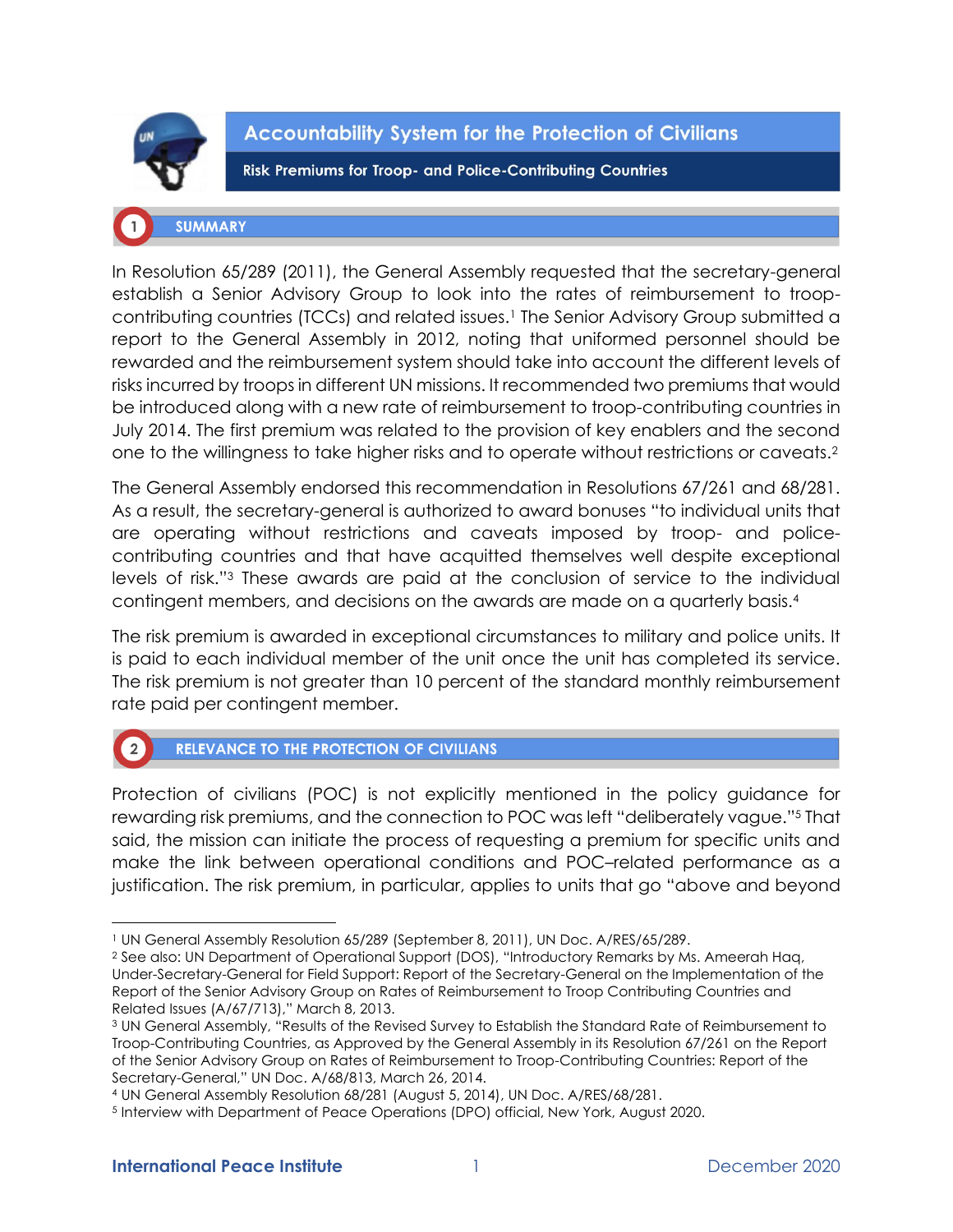the call of duty" to carry out their mandated tasks, which can include POC tasks, in highrisk and non-permissive environments.<sup>6</sup>

## **Examples**

Protection of civilians (POC) is not explicitly mentioned in the policy guidance for rewarding risk premiums, and the connection to POC was left "deliberately vague."<sup>7</sup> That said, the mission can initiate the process of requesting a premium for specific units and make the link between operational conditions and POC–related performance as a justification. The risk premium, in particular, applies to units that go "above and beyond the call of duty" to carry out their mandated tasks, which can include POC tasks, in highrisk and non-permissive environments.<sup>8</sup>



**RULES, GUIDELINES, AND METHODOLOGY** 

#### **Governing rules**

There are three main conditions to be considered for the risk premium:

- 1. Units cannot have restrictions and caveats placed on their operations by their respective TCC or PCC outside of those accepted by DPO and the Department of Operational Support (DOS) in the memoranda of understanding between DPO/DOS and the T/PCC;
- 2. Units must be exposed to or subject to exceptional levels of risk; and
- 3. Units must have acquitted themselves well, meaning they were performing above and beyond the call of duty and executing their tasks with a high level of skill and professionalism.

Personnel who have allegedly engaged in misconduct, including sexual exploitation and abuse, cannot be rewarded risk premiums. The level of risk is determined by "whether there is an exceptional and sustained level of danger to life, property and premises from hostile actions by parties to the conflict, spoilers, potential aggressors or warlords." If this has been met, other criteria are taken into consideration, such as high levels of threat or injury due to mines, improvised explosive devices, or unexploded ordnance; the likelihood of frequent hostage-taking, sniping, and attacks on posts; the lethality of different weapon systems available to parties on the ground; the likelihood of UN forces being involved in robust military engagements; and serious deficiencies in the logistics infrastructure and challenges to self-sustainment.<sup>9</sup>

### **Process and functioning**

In terms of process, the force commander or police commissioner can recommend a unit for the risk premium on a quarterly basis. A panel consisting of senior civilian and

<sup>6</sup> UN DPO and DOS, "Guidelines, Award of Risk Premium (Formed Units)," July 1, 2019.

<sup>7</sup> Interview with DPO official, New York, August 2020.

<sup>8</sup> UN DPO and DOS, "Guidelines, Award of Risk Premium (Formed Units)," July 1, 2019.

<sup>&</sup>lt;sup>9</sup> Ibid.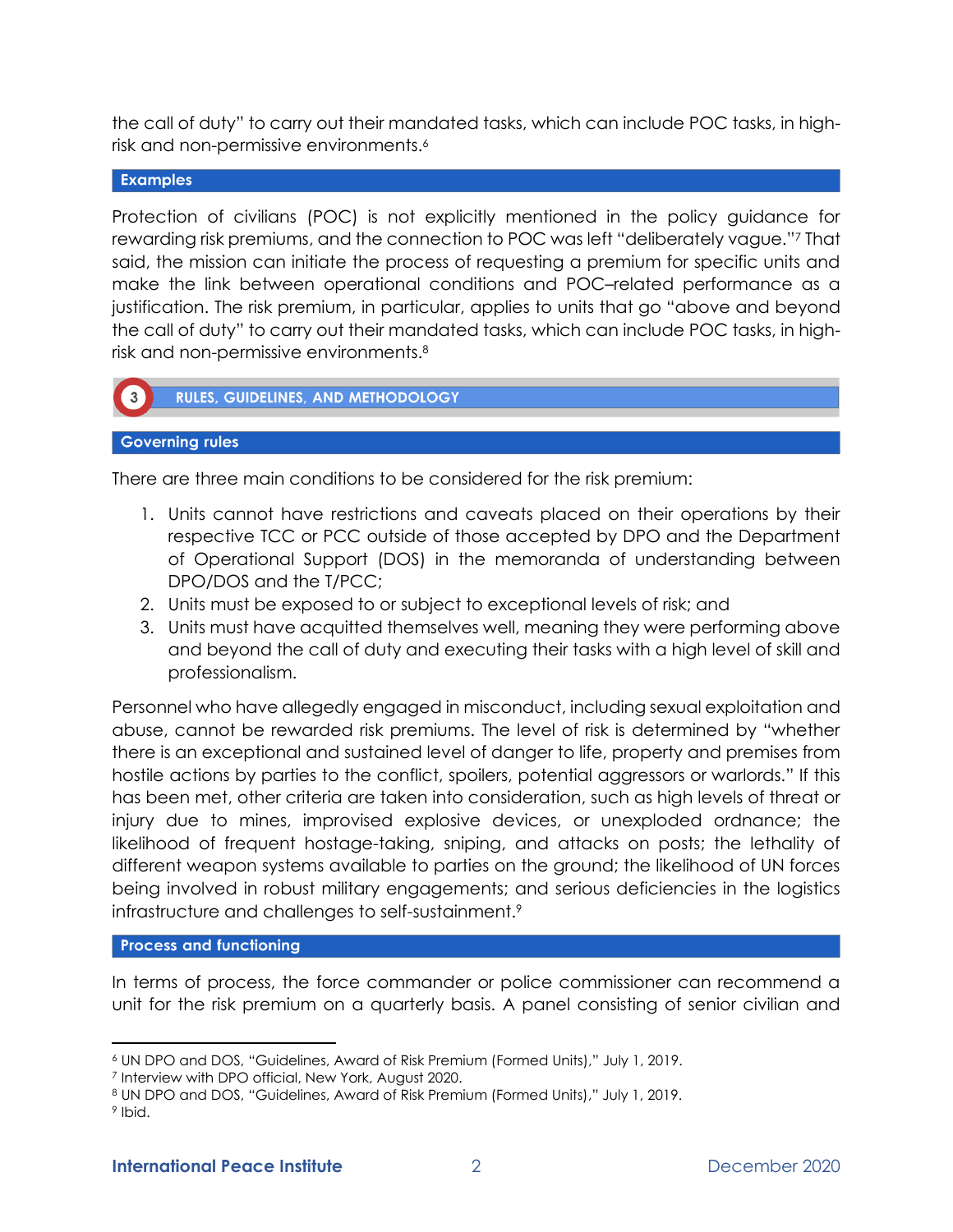uniformed personnel is then established to review the recommendation to see whether the unit meets the criteria. If the criteria are met, the recommendation is then taken to the head of mission for approval. It is then sent to the under-secretaries-general for peace operations and operational support. The Office of Military Affairs or Police Division and the Memorandum of Understanding and Reimbursement Policy Section (MRPS) of the Uniformed Capabilities Support Division (UCSD) also receive the recommendation. At headquarters, the MRPS reviews the recommendation and, if the recommendation is approved, the under-secretary-general of DPO reviews the request and decides whether to award the risk premium.<sup>10</sup>



# **ANALYSIS**

Risk premiums serve to incentivize and motivate TCCs and PCCs to better implement a UN peacekeeping operation's mandate. They can therefore strengthen the accountability of units to force commanders and police commissioners and of T/PCCs to the UN Secretariat.

The process is undertaken on a quarterly basis.

## **Timing**

| <b>Regular process</b>                      | Recommendations can be made on a<br>quarterly basis. |
|---------------------------------------------|------------------------------------------------------|
| <b>Extraordinary measure after incident</b> |                                                      |

<sup>&</sup>lt;sup>10</sup> In the case of special political missions, recommendations would be directed to the Department of Political and Peacebuilding Affairs (DPPA).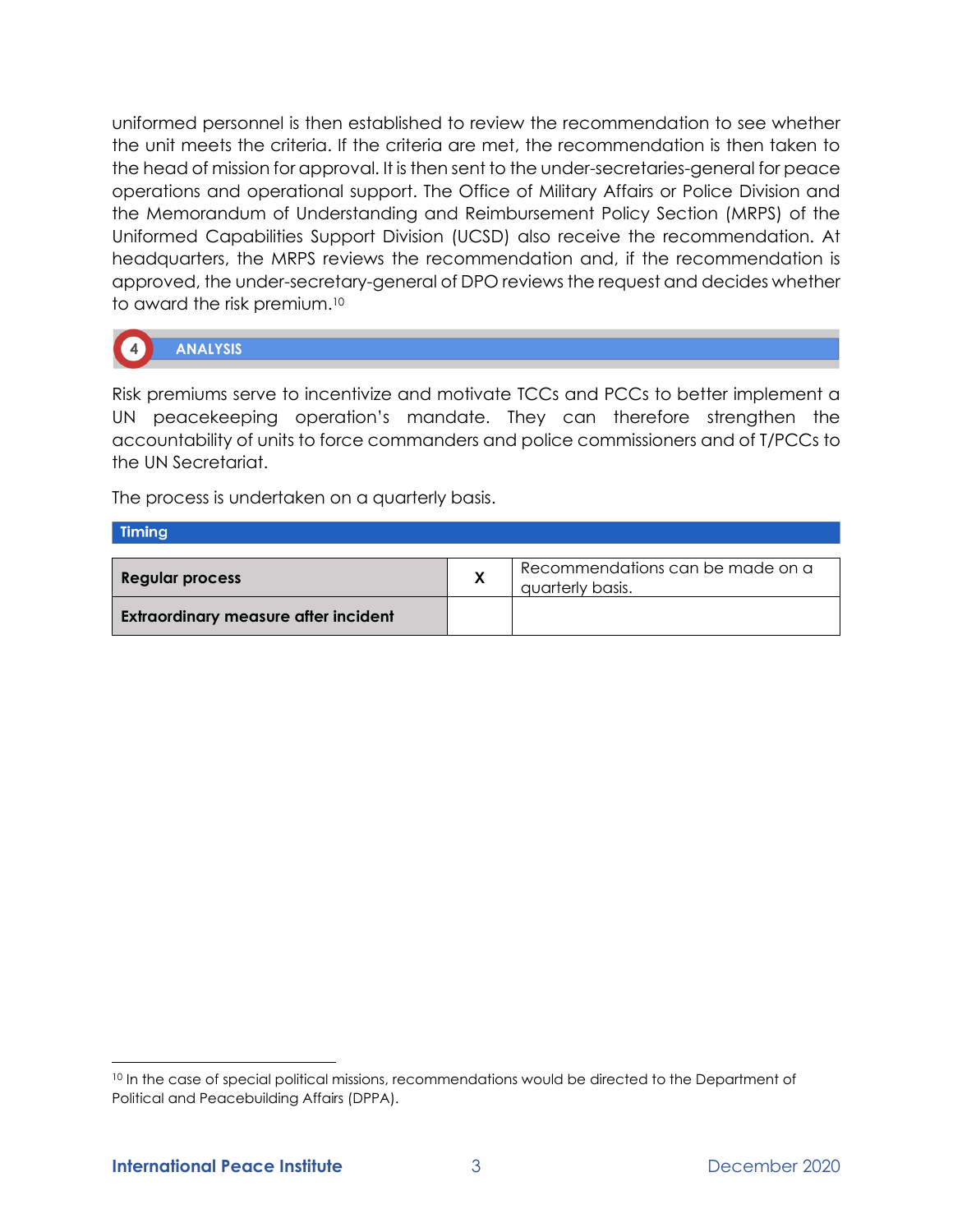#### **Actors and answerability structure**

Force commanders and police commissioners can hold their units accountable for their performance through their decision to recommend them for premiums. The head of mission and the Secretariat also play a role by approving these recommendations. As such, risk premiums enable the Secretariat to hold TCCs and PCCs accountable. Ultimately, risk premiums reward units from a T/PCC and thus evaluate contributing countries' units. This incentive can particularly affect a T/PCC's inclination to use caveats and restrictions, which prevent a unit from being considered for the premium.

| <b>Held</b><br>accountable by                         |                 | <b>Individuals</b> | Unit            |                           |          | <b>Mission</b> | Secre-                    | Contri-<br>buting | <b>Security</b><br>Council/ | <b>Member</b> | Population | Other |
|-------------------------------------------------------|-----------------|--------------------|-----------------|---------------------------|----------|----------------|---------------------------|-------------------|-----------------------------|---------------|------------|-------|
|                                                       |                 |                    | <b>Military</b> | Police                    | Civilian |                | tariat                    | countries         | 5th Com-<br>mittee          | states        |            |       |
| <b>Individuals</b>                                    |                 |                    |                 |                           |          |                |                           |                   |                             |               |            |       |
| Unit/<br>section/<br>component                        | <b>Military</b> |                    | X               |                           |          | X              | $\boldsymbol{X}$          |                   |                             |               |            |       |
|                                                       | Police          |                    |                 | $\boldsymbol{\mathsf{X}}$ |          | X              | $\boldsymbol{\mathsf{X}}$ |                   |                             |               |            |       |
|                                                       | <b>Civilian</b> |                    |                 |                           |          |                |                           |                   |                             |               |            |       |
| <b>Mission</b>                                        |                 |                    |                 |                           |          |                |                           |                   |                             |               |            |       |
| Secretariat                                           |                 |                    |                 |                           |          |                |                           |                   |                             |               |            |       |
| Contributing<br>countries                             |                 |                    | X               | $\boldsymbol{\mathsf{X}}$ |          | X              | $\pmb{\mathsf{X}}$        |                   |                             |               |            |       |
| <b>Member states</b>                                  |                 |                    |                 |                           |          |                |                           |                   |                             |               |            |       |
| <b>Security Council/</b><br>5 <sup>th</sup> Committee |                 |                    |                 |                           |          |                |                           |                   |                             |               |            |       |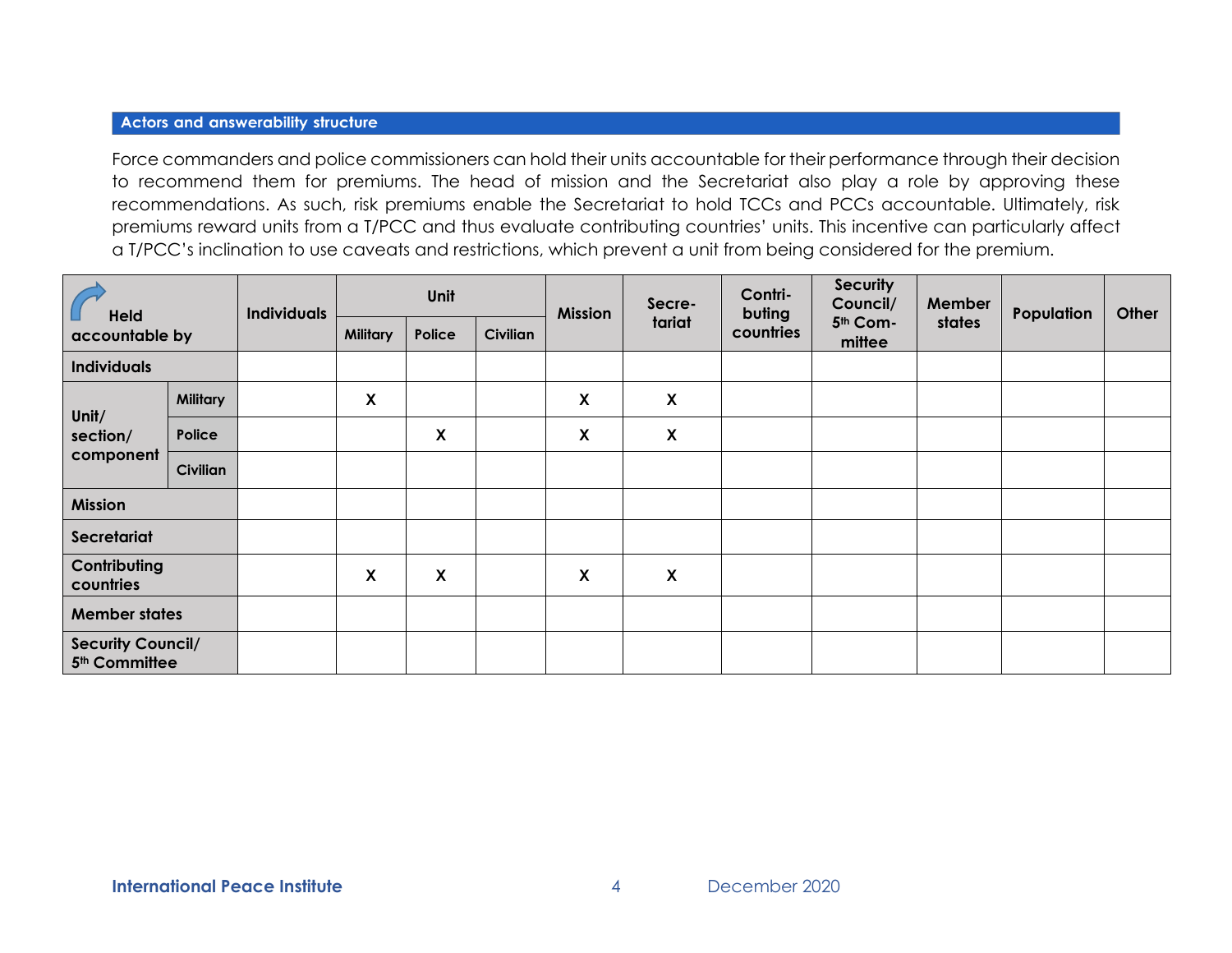# Scope and objective

Risk premiums contribute to tracking and recognizing outstanding performance.

| <b>Collect best</b><br>practices and<br>lessons learned |   |                                                                                                                                                                                                                                                                                                                                                                                        |
|---------------------------------------------------------|---|----------------------------------------------------------------------------------------------------------------------------------------------------------------------------------------------------------------------------------------------------------------------------------------------------------------------------------------------------------------------------------------|
| Track performance                                       | X | Recommendations for risk premiums can be sent on a<br>quarterly basis based on the performance of a unit during<br>that quarter. As such, it is implied that force commanders<br>and police commissioners are noting and monitoring the<br>performance of the units under their command. While this<br>is not mandated, regular reporting, it entails a regular form<br>of monitoring. |
| Establish facts and<br>circumstances                    |   |                                                                                                                                                                                                                                                                                                                                                                                        |
| <b>Establish</b><br>responsibility                      |   |                                                                                                                                                                                                                                                                                                                                                                                        |
| <b>Identify structural</b><br>and systemic issues       |   |                                                                                                                                                                                                                                                                                                                                                                                        |

# Type of accountability

By rewarding outstanding performance, risk premiums contribute to performance accountability, and constitute a form of organizational accountability.

| <b>Outcome</b>  |                                                |  |                                                                                                                                                                                                                                                                                                                                                                 |
|-----------------|------------------------------------------------|--|-----------------------------------------------------------------------------------------------------------------------------------------------------------------------------------------------------------------------------------------------------------------------------------------------------------------------------------------------------------------|
|                 |                                                |  |                                                                                                                                                                                                                                                                                                                                                                 |
| Learn           | <b>Disseminate and integrate</b><br>internally |  |                                                                                                                                                                                                                                                                                                                                                                 |
|                 | <b>Account for publicly</b>                    |  |                                                                                                                                                                                                                                                                                                                                                                 |
|                 | Improve internal processes                     |  |                                                                                                                                                                                                                                                                                                                                                                 |
| Correct         | Inform the selection of<br>personnel           |  |                                                                                                                                                                                                                                                                                                                                                                 |
| <b>Sanction</b> | <b>Recommend sanctions</b>                     |  |                                                                                                                                                                                                                                                                                                                                                                 |
|                 | <b>Establish incentives</b>                    |  | Risk premiums incentivize military and<br>police units to perform and carry out<br>mandated tasks with more skill and<br>courage in high-risk and violent<br>environments. They also incentivize TCCs<br>and PCCs to forgo caveats and<br>restrictions to be considered and<br>rewarded premiums and to train their<br>units to respond in more proactive ways. |